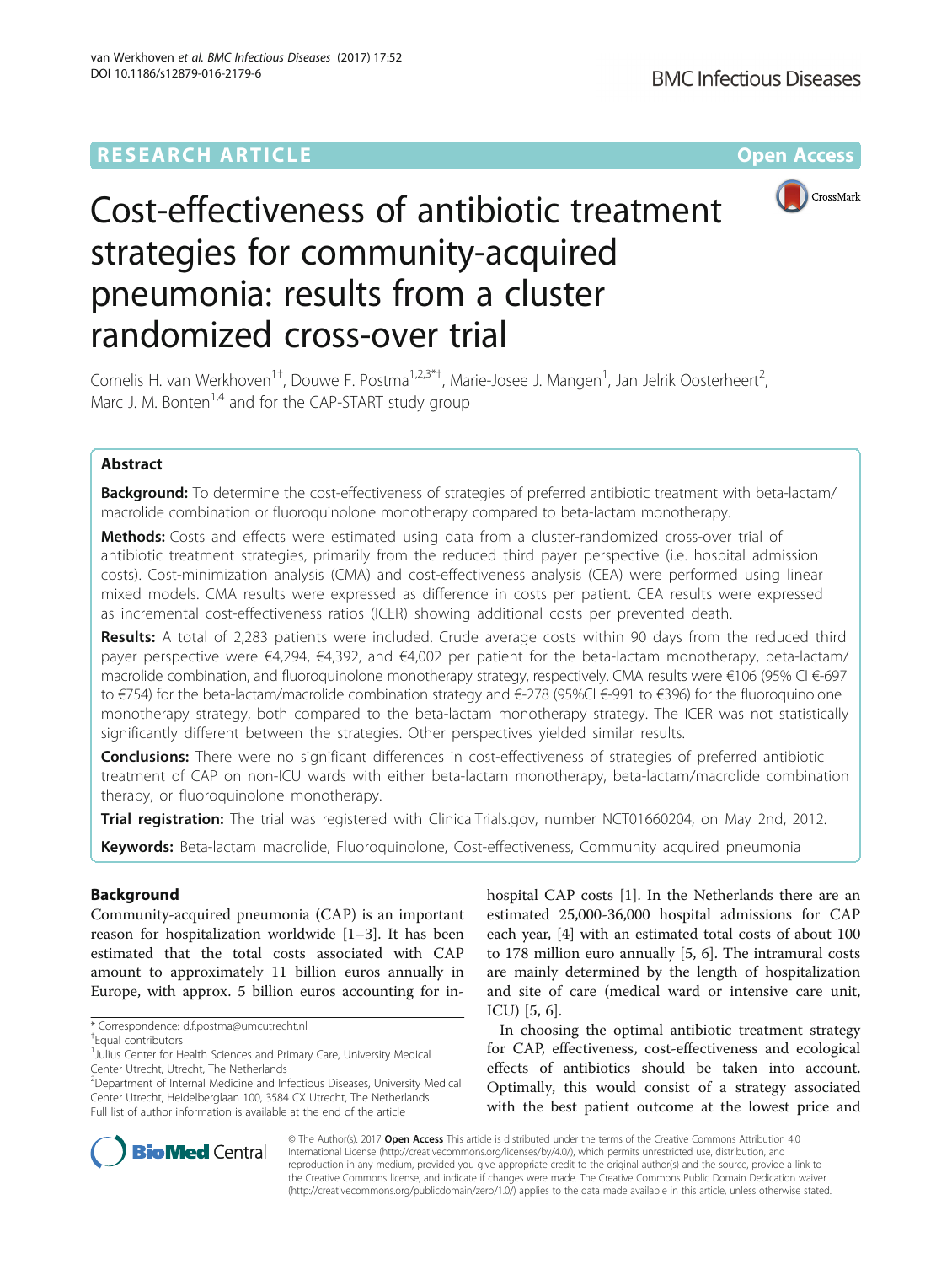with least selective pressure for antibiotic resistance. The three treatment strategies most widely used are beta-lactam monotherapy, beta-lactam/macrolide combination therapy, and fluoroquinolone monotherapy. From an ecological perspective beta-lactam monotherapy is preferred over beta-lactam/ macrolide combination therapy, and fluoroquinolone monotherapy, since the latter two drug classes have been associated with resistance development during treatment [\[7](#page-7-0), [8\]](#page-7-0).

In a cluster-randomized cross-over trial of patients hospitalized with CAP to non-ICU wards, a strategy of beta-lactam monotherapy was non-inferior to betalactam/macrolide combination therapy, and fluoroquinolone monotherapy in terms of all-cause day-90 mortality (CAP-START study) [\[9](#page-7-0)]. The quinolone monotherapy strategy was associated with a shorter length of intravenous treatment, but this was not reflected in a statistically significant shorter length of stay. In the current study, we set out to conduct a cost-minimization analysis of these different antibiotic strategies and a costeffectiveness analysis from a third payer and a social perspective.

## **Methods**

## Intervention

The Community-Acquired Pneumonia Study on the initial Treatment with Antibiotics of Lower Respiratory Tract Infections (CAP-START, [http://clinicaltrials.gov/](http://clinicaltrials.gov/show/NCT01660204) [show/NCT01660204\)](http://clinicaltrials.gov/show/NCT01660204) was a cluster-randomized crossover trial that was performed in seven hospitals in the Netherlands between February 2011 and August 2013. Details of the study design, enrolment, and clinical outcomes have been published previously [\[9](#page-7-0), [10](#page-7-0)]. In short, three strategies were compared in which one class or combination of antibiotics (beta-lactam monotherapy, beta-lactam/macrolide combination therapy or fluoroquinolone monotherapy) was the preferred empirical treatment for adult patients hospitalized to nonintensive care unit (ICU) wards with a clinical diagnosis of CAP. Hospitals were randomized to a sequence of consecutive periods of 4 months, in each of which one of the strategies were applied. Deviations from the preferred empirical treatment for medical reasons were allowed, e.g. because of contra-indications, allergy to the preferred regimen, or a suspected pathogen not covered by the preferred regimen. Physicians were encouraged to complete the preferred empirical treatment unless for a medical reason, e.g. insufficient recovery or deterioration of the patient, or detection of a pathogen for which targeted antibiotic treatment was initiated. Based on an intention-totreat principle, inclusion of patients was independent of compliance with the strategy, which allowed us to assess the effect of the strategy as a whole.

## Effects

For health outcomes we used 30- and 90-day all-cause mortality, which have been reported previously [\[9\]](#page-7-0). Mortality status at day 90 was recorded from the medical charts in patients that died during hospitalization, and patients that had visited the hospital after day 90 (e.g. in an out-patient clinic). The status of all other patients, except in one hospital, was checked electronically in the municipal personal records database, which is based on the citizen service number, date of birth and name. In the one hospital without electronic access to this database, research nurses contacted the general practitioner of each patient with an unknown status. In the Netherlands, every inhabitant is registered with a single general practitioner, who is routinely informed about important medical affairs.

## Cost of illness

Data on healthcare resource utilization during hospitalization, e.g. hospital days, interventions, and medication (see Additional file [1:](#page-6-0) Table S2 for a complete overview), were derived from the medical records by trained research nurses using a predefined clinical record form. For other resources, patients were asked to complete a questionnaire on the  $28<sup>th</sup>$ day after admission. This  $28<sup>th</sup>$  day questionnaire included questions on post-discharge healthcare use such as nursing home admission, general practitioner and specialist consultations, patient costs (e.g. travel costs), and the number of days absent from paid and unpaid work for both patients and their caregivers. We defined caregivers as adult persons taking absence from paid or unpaid work in order to take care of a sick person.

Direct healthcare costs (DHC), direct non-healthcare costs (DNHC) - also referred to as patient costs -, and productivity losses (i.e. indirect non-healthcare costs-INHC) were considered in the current study. In accordance with the current Dutch guidelines for health economic evaluations, this study did not consider indirect healthcare costs [\[11](#page-7-0), [12\]](#page-7-0). Indirect healthcare costs would comprise the future savings in healthcare costs in the life years lost due to premature death. DHC were composed of healthcare costs related to hospitalization, e.g. days admitted to non-ICU wards, ICU days with and without mechanical ventilation, medical interventions, antibiotic use, other medication use, and post-discharge healthcare consumption. In the DNHC category, travel costs to a general practitioner (GP), to a hospital, or over-the-counter medication were considered. Productivity losses were estimated for non-fatal CAP cases by multiplying self-reported sick leave from paid and unpaid work with the corresponding age and gender specific unit prices as reported in Additional file [1](#page-6-0): Table S1. For fatal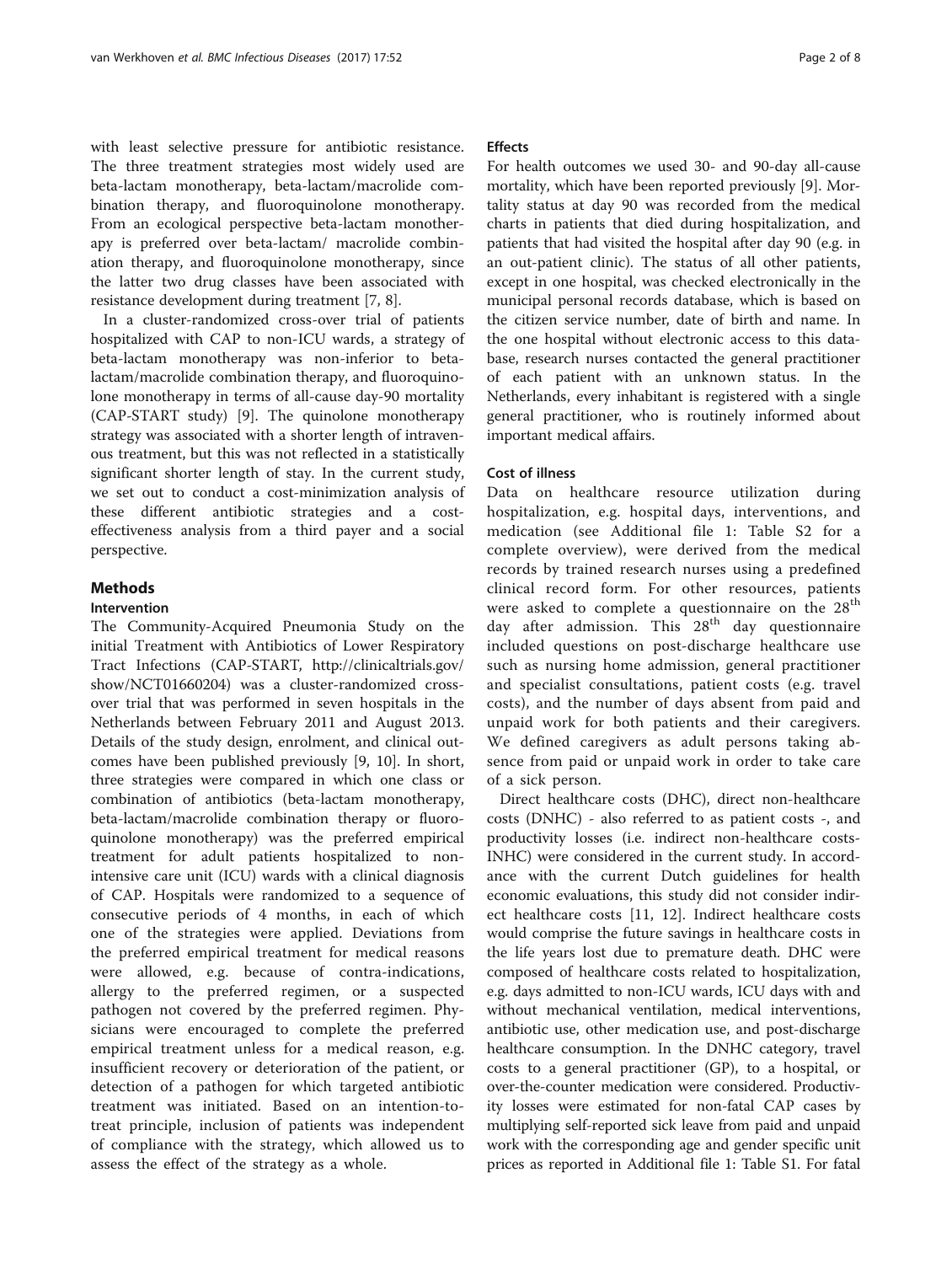cases younger than 65 years, two approaches were used: the friction and the human capital approach. The friction approach, recommended in Dutch guidelines, takes into account the productivity loss from paid work due to case fatality for a period of 23 weeks from the date of admission [[11](#page-7-0), [12](#page-7-0)]. In the human capital approach, productivity losses from work due to case fatality up to the age of retirement were considered, leading to higher costs due to productivity loss for deceased patients under 65 years of age.

Costs were estimated by multiplying resources used with their corresponding unit cost prices. Additional file [1](#page-6-0): Table S1 depicts unit cost prices for all DHC, DNHC, and INHC used in the analyses. All costs are expressed in 2012 euros and, if necessary, updated using Dutch consumer price indexes [[4\]](#page-7-0).

Two time horizons of 30 and 90 days were used for the economic evaluation, in accordance with the time horizons used for the effects under study, i.e. 30-day and 90-day mortality [[9](#page-7-0)]. Hospital and nursing home admission costs were calculated until discharge or until the time horizon, whichever came first. For productivity losses from case-fatality, deaths falling within the defined time horizon were used, but, as explained previously, costs were extended to 23 weeks using the friction approach [[11](#page-7-0), [12\]](#page-7-0), and to retirement age using the human capital approach, respectively. Discounting was only applied for productivity losses longer than 1 year (i.e. the human capital approach), using a 3% annual discount rate [[13\]](#page-7-0). As in the primary analysis of clinical outcomes, the 90-day time horizon was considered for the primary analysis.

## Economic evaluation

Cost-minimization analysis (CMA) and costeffectiveness analysis (CEA) were conducted using four different perspectives. The "reduced" third payer perspective included only DHC of the CAP hospitalization. This perspective constituted the primary analysis of medical records, and as such healthcare utilization data during admission, were available for all patients. The "full" third payer perspective (referred hereafter as third payer perspective) included both DHC during admission and post-discharge. The societal perspective considered all three categories (i.e. DHC, DNHC and INHC). Two approaches were used here, the friction and the human capital approach, as explained previously.

The beta-lactam monotherapy strategy was considered the reference arm, as this is considered the first choice treatment for patients hospitalized with CAP to non-ICU wards in the Netherlands [[14\]](#page-7-0). As the primary outcome of the CAP-START trial, i.e. prevented deaths per treated person, was not statistically significantly different between the strategies [[9\]](#page-7-0), we conducted a CMA,

assessing the incremental costs per treated case. Additionally, because small effects on clinical outcomes could not be excluded, a CEA was conducted showing the incremental costs (or savings) of the net effect (i.e. number of deaths prevented), expressed as incremental cost-effectiveness ratio (ICER) showing additional costs per prevented death.

## Data analysis

Crude average costs were calculated for each antibiotic treatment strategy. For calculating incremental costs, we adjusted for the cluster-randomized design of the study, by using a mixed-effects linear regression analysis, with a random intercept for each cluster-period of 4 months, and fixed effects for hospital and treatment arm. A random intercept is used in mixed-effect models to allow for dependence of observations within one cluster [\[15](#page-7-0)]. For cost-minimization and cost-effectiveness analyses, differences in mortality (i.e. the incremental effect) were assessed similarly using a mixed-effects logistic regression analysis. We performed bootstrapping with 2,000 samples to obtain confidence intervals. For missing values, five imputations were performed in each bootstrapped dataset. In each of the imputed datasets, the costs and effects were compared between the treatment strategies using the aforementioned mixed-effects models. Incremental costs and effects were averaged over these 5 imputations, again resulting in 2,000 estimates of incremental costs and effects. From these, we derived incremental costs and effects which were presented as cost-effectiveness plots. 95% confidence intervals were derived from these estimates using the quantile method. Significance for cost-minimization and cost-effectiveness was defined as a 95% confidence interval not covering the null effect.

## Results

#### Patient, data collection, and missing data

In total 656, 739, and 888 patients were included during the beta-lactam, beta-lactam/macrolide and fluoroquinolone strategies. Age, gender, and comorbidities had similar distributions in the three treatment arms (Table [1\)](#page-3-0). Inclusion rates, strategy adherence, and reasons for protocol deviations and switches have been described previously [[9](#page-7-0)]. Response rates for the self-reported  $28<sup>th</sup>$  day questionnaire were comparable in all three treatment arms (42.1%, 34.2%, and 42.3% for beta-lactam monotherapy, beta-lactam/ macrolide combination, and fluoroquinolone monotherapy strategy respectively).

In total, 2.1 and 6.6% of data points from the medical records and received  $28<sup>th</sup>$  day questionnaires, respectively, were missing.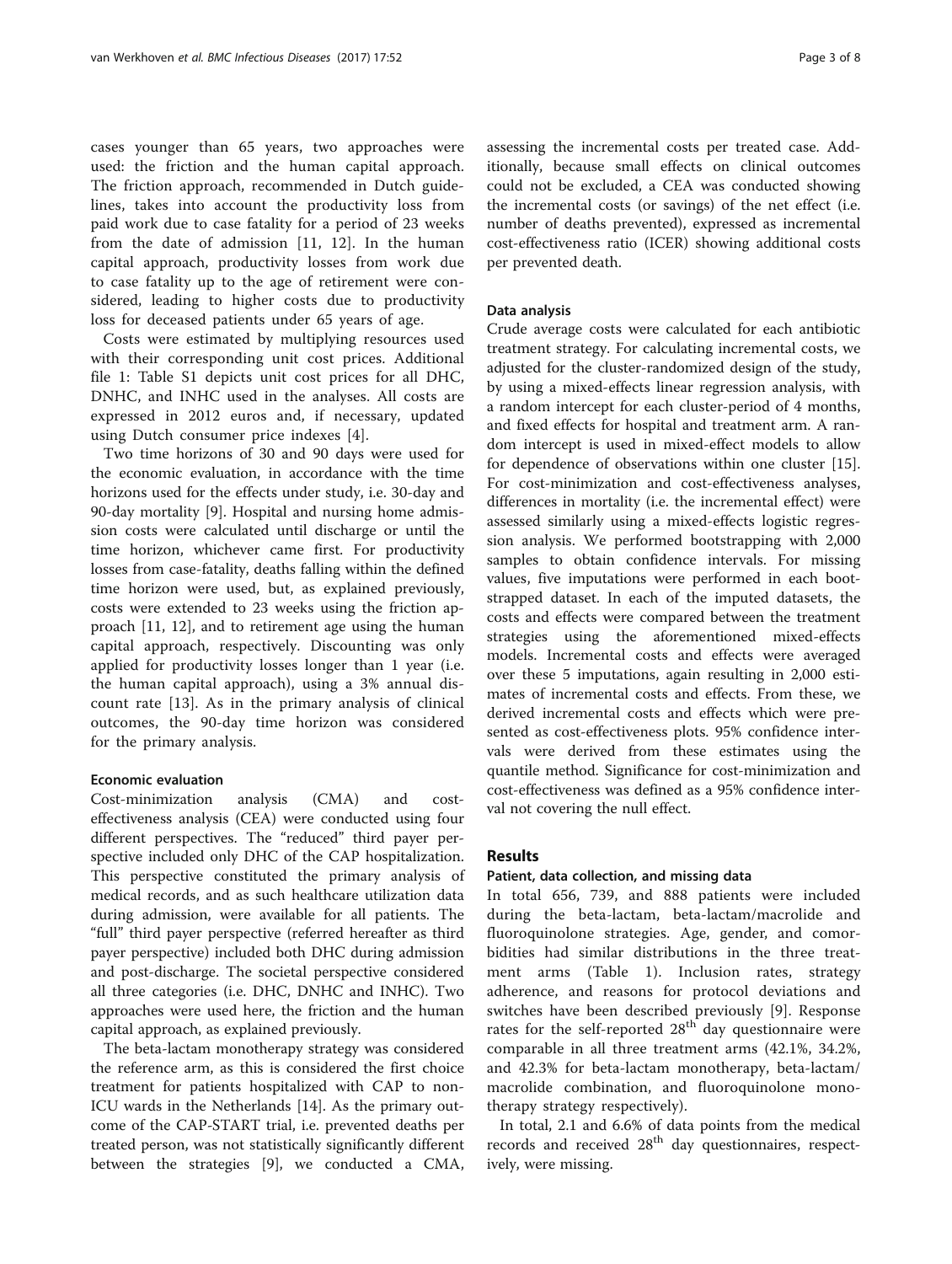| Page 4 c |  |  |
|----------|--|--|
|----------|--|--|

<span id="page-3-0"></span>

|                                         | Beta-lactam monotherapy<br>$(N = 656)$ | Beta-lactam/macrolide<br>$(N = 739)$ | Fluoroquinolone monotherapy<br>$(N = 888)$ |
|-----------------------------------------|----------------------------------------|--------------------------------------|--------------------------------------------|
| Median age (IQR)                        | 70.6 (60.6-79.4)                       | 70.7 (59.1-80.3)                     | 71.0 (59.6-79.4)                           |
| Male gender                             | 381 (58.1%)                            | 431 (58.3%)                          | 505 (56.9%)                                |
| Elderly home                            | 32 / 644 (5.0%)                        | 38 / 727 (5.2%)                      | 41 / 878 (4.7%)                            |
| Hospitalization past 12 months          | 271 / 653 (41.5%)                      | 298 / 722 (41.3%)                    | 351 / 881 (39.8%)                          |
| Median number of comorbidities (IQR) a  | $1(0-2)$                               | $1(0-2)$                             | $1(1-2)$                                   |
| Immunocompromised b                     | 147 (22.4%)                            | 173 (23.4%)                          | 213 (24.0%)                                |
| Median CURB-65 score (IQR) <sup>d</sup> | $1(1-2)$                               | $1(1-2)$                             | $1(1-2)$                                   |
| Day-28 questionnaire received           | 276 (42.1%)                            | 253 (34.2%)                          | 376 (42.3%)                                |
| Reports paid work                       | 51 / 246 (20.7%)                       | 45 / 233 (19.3%)                     | 78 / 342 (22.8%)                           |
| Reports volunteer work                  | 23 / 245 (9.4%)                        | 32 / 234 (13.7%)                     | 35 / 340 (10.3%)                           |

Data are reported as N (%) unless otherwise indicated. IQR: inter quartile range

a Reported comorbidities include chronic cardiovascular disease, heart failure, cerebrovascular disease, asthma, COPD, other chronic pulmonary disease, HIV/AIDS, diabetes mellitus, haematological malignancies<sup>c</sup>, solid organ malignancies<sup>c</sup>, chronic renal failure requiring dialysis, nephrotic syndrome, organ or bone marrow transplantation, alcoholism, chronic liver disease and functional or anatomic asplenia

b<br>Patients were categorized as immunocompromised if any of the following conditions applied: HIV/AIDS, haematological malignancies#, solid organ malignancies<sup>c</sup> , chronic renal failure requiring dialysis, nephrotic syndrome, organ or bone marrow transplantation, or receipt of immunosuppressive therapy

(for corticosteroids this required at least 0.5 mg/kg/day prednisolone or equivalent dosage for a minimum of 14 days)

Having received or been eligible for chemotherapy or radiotherapy in the past 5 years

<sup>d</sup> The CURB-65 score is calculated by assigning 1 point each for confusion, uraemia (blood urea nitrogen ≥20 mg per deci- liter), high respiratory rate (≥30 breaths per minute), low systolic blood pressure (<90 mm Hg) or diastolic blood pres- sure (≤60 mm Hg), and an age of 65 years or older, with a higher score indicating a higher risk of death within 30 days

## Cost of illness and economic evaluation

Crude (i.e. not adjusted for the cluster-randomized cross-over design) average costs within 90 days from the reduced third payer perspective (i.e. hospitalization costs) were €4,294 (95% confidence interval, CI €3,782 to €4,952) per patient for the beta-lactam monotherapy strategy, €4,392 (95% CI €4,062 to  $E(4,760)$  per patient for the beta-lactam/macrolide combination strategy, and  $\epsilon$ 4,002 (95% CI  $\epsilon$ 3,725 to  $E(4,341)$  per patient for the fluoroquinolone monotherapy strategy (Fig. [1](#page-4-0)). For the CMA using the reduced third payer perspective within the 90-day time horizon, estimated incremental costs, adjusted for cluster and period effects using a mixed-effects model, were  $\epsilon 106$  (95% CI - $\epsilon$ 697 to  $\epsilon$ 754) per patient for the beta-lactam/macrolide combination strategy and - $\epsilon$ 278 (95%CI - $\epsilon$ 991 to  $\epsilon$ 396) for the fluoroquinolone monotherapy strategy, a positive number indicating higher costs as compared to the beta-lactam monotherapy strategy.

For the beta-lactam/macrolide strategy compared to the beta-lactam strategy, using the reduced third payer perspective and the 90-day time horizon, 57.8% of the bootstrap results was in the north-west quadrant (i.e. positive incremental costs, the beta-lactam/ macrolide strategy was more costly than the betalactam strategy, and negative incremental effects, the beta-lactam/macrolide strategy prevented fewer deaths than the beta-lactam strategy, thus beta-lactam dominates the beta-lactam/macrolide strategy), 3.3% was in the north-east quadrant (i.e. "positive" incremental costs and a positive incremental effect), 35.2% was in the south-west quadrant (i.e. negative incremental costs or cost-savings and a negative incremental effect), and 3.6% was in the south-east quadrant (i.e. negative incremental costs and a positive incremental effect), with the point estimate for the ICER in the north-west quadrant (Fig. [2a](#page-5-0)). For the fluoroquinolone strategy compared to the beta-lactam strategy, using the same perspective and time window, 11.6% was in the north-west quadrant, 10.2% in the north-east quadrant, 35.3% in the south-west quadrant, and 43.0% was in the south-east quadrant, with the point estimate for ICER in the south-east quadrant (Fig. [2c](#page-5-0)). Thus, the 95% confidence interval of the ICER ranged from being dominated (positive incremental costs and negative incremental effect) to cost-saving (negative incremental costs or savings and positive incremental effects or more prevented deaths) for both comparisons.

Similar results for costs, CMA, and CEA were obtained for the third payer perspective and for the societal perspective taking the friction approach (Fig. [2,](#page-5-0) Additional file [1](#page-6-0): Figure S1, Figure S2, and Table S3), as well as for the 30-day time horizon for these three perspectives. The societal perspective with human capital approach had large confidence intervals for costs, for both time horizons, leading to uninterpretable results for both CMA and CEA (Additional file [1](#page-6-0): Figure S3 and Table S3).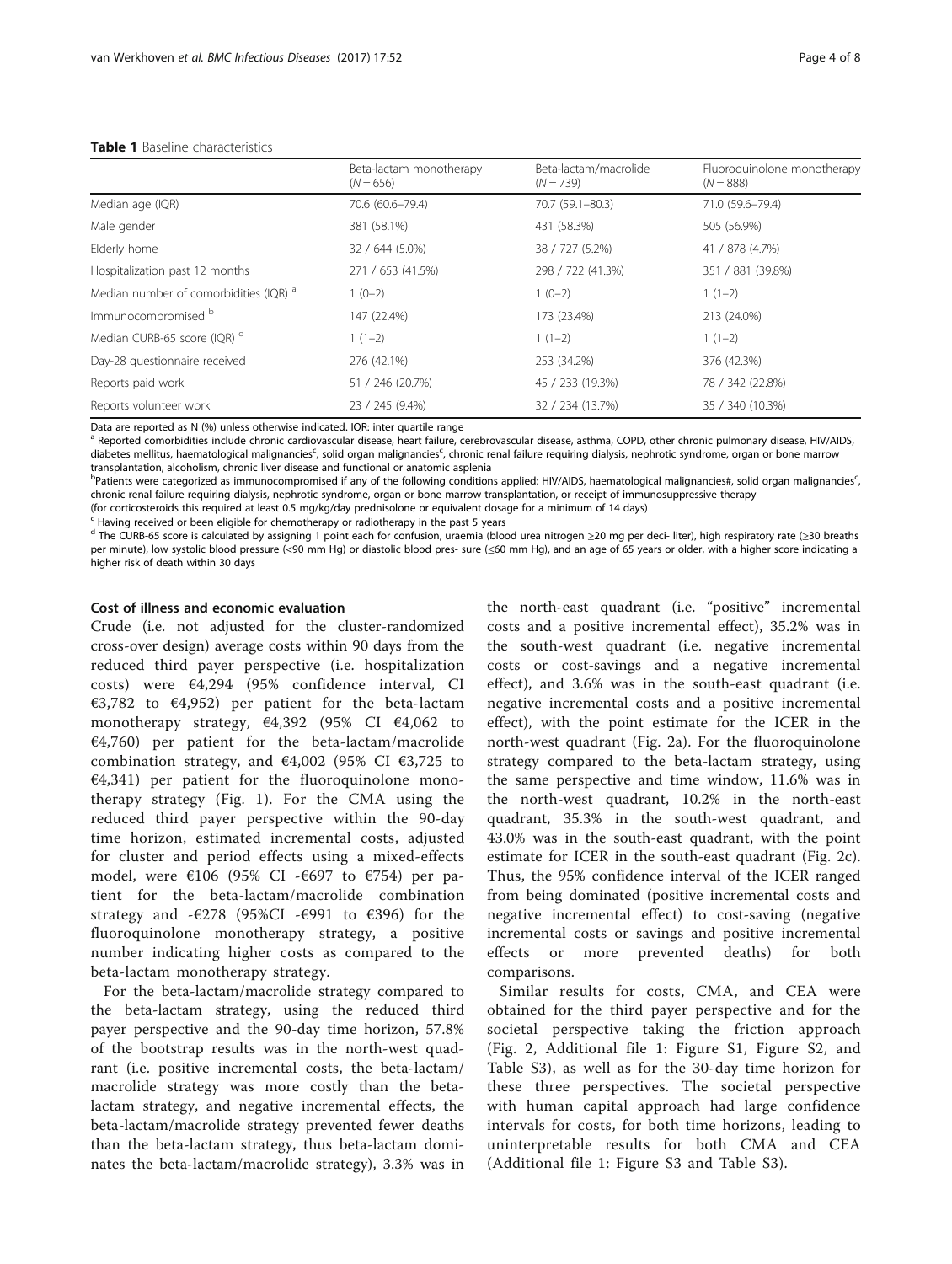<span id="page-4-0"></span>

## **Discussion**

In these analyses, we have demonstrated that the differences in costs associated with either of three preferred empirical antibiotic treatment strategies (i.e., beta-lactam monotherapy, beta-lactam/macrolide combination therapy, or fluoroquinolone monotherapy) for patients hospitalized for community-acquired pneumonia did not reach statistical significance. Together with noninferiority of the beta-lactam monotherapy strategy for day-90 mortality [\[9\]](#page-7-0) and the perceived preference of beta-lactam monotherapy from an ecological perspective, the current analysis supports the use of beta-lactam

monotherapy as preferred empirical treatment for these patients.

This is the first comparison of costs and costeffectiveness for different preferred antibiotic treatment strategies in patients hospitalized with CAP. Our study has several strengths. First, because this was a pragmatic trial, where patients were included during strategy periods regardless of the actual antibiotics used, the intention-to-treat analysis of our study is well generalizable to daily clinical practice. All patients that received antibiotic treatment for a working diagnosis of CAP and who were hospitalized to a non-ICU medical ward, were eligible. Second, the cluster-randomized design allowed the immediate start of the allocated antibiotic treatment because individual randomization was not needed. This minimizes effects of other antibiotics prescribed in the Emergency Departments before study randomization. Third, because of the cross-over design, all hospitals applied all three strategies, thus minimizing confounding bias. As a result, baseline characteristics of the three strategies were very comparable. Fourth, we have collected comprehensive data on antibiotic treatment and medical procedures that allowed us to estimate hospitalization costs per patient. Using 2,000 bootstrapping samples and five imputations per sample, we were able to provide robust estimates and confidence intervals for the different cost categories. Our estimated costs per CAP admission are in line with previously published data from the Netherlands [[5, 6\]](#page-7-0). Fifth, different economic viewpoints were pursued in the current analysis. The (reduced) third payer perspective and the societal perspective taking the friction approach all gave the same direction and magnitude of effect. The large confidence intervals observed in the societal perspective with human capital approach was due to the low number of fatal cases under 65 years of age and due to working status being unknown for unreturned  $28<sup>th</sup>$  day questionnaires. This led to unstable imputation of working status, since these variables also interact i.e. the proportion of returned questionnaires was lower for patients that had died at day 90, thus increasing confidence intervals.

Our approach had certain limitations. We had limited data on medication use other than antibiotics. Although it seems unlikely that one of the antibiotic treatment strategies would be associated with other patterns of non-antibiotic medication use, if so, we may have slightly underestimated the costs.  $28<sup>th</sup>$  day questionnaires, used for DNHC and INHC estimation, were returned by approximately 40% of the participants. We used multiple imputation to deal with missing data because response to the  $28<sup>th</sup>$  day questionnaire was obviously dependent on clinical outcome and was related to baseline characteristics (e.g. dependency in activities of daily living or hospitalizations in the previous year). This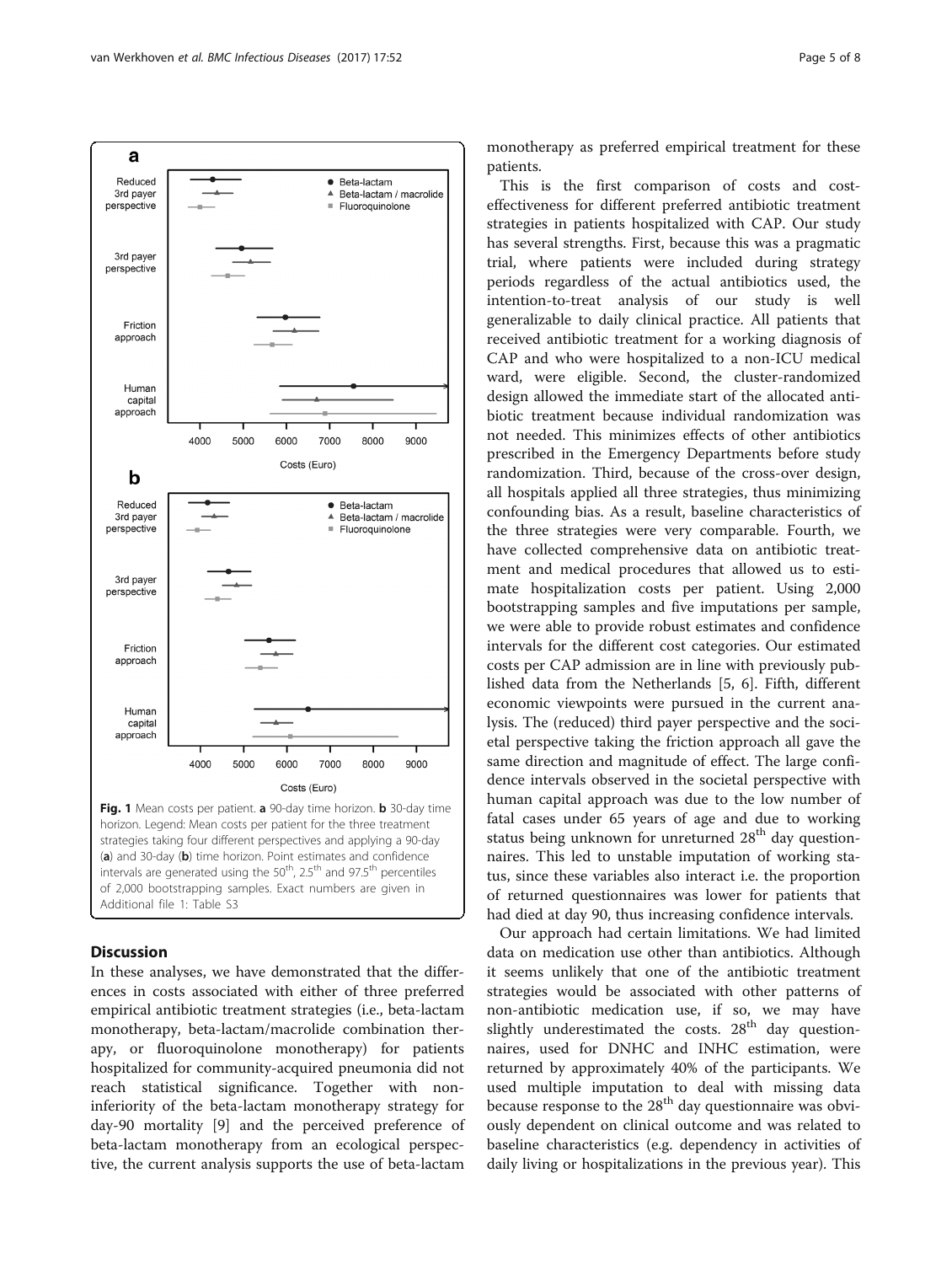<span id="page-5-0"></span>

horizon. **b** Beta-lactam/macrolide strategy vs. beta-lactam strategy-30-day time horizon. c Fluoroquinolone monotherapy strategy vs. beta-lactam strategy-90-day time horizon. d Fluoroquinolone monotherapy strategy vs. beta-lactam strategy-30-day time horizon. Legend: Grey points represent incremental costs and incremental effects of 2,000 bootstrapping samples for the beta-lactam/macrolide combination strategy compared to the beta-lactam monotherapy strategy within 90 (a) and 30 (b) days of admission, and for the fluoroquinolone monotherapy strategy compared to the beta-lactam monotherapy strategy within 90  $(c)$  and 30 (d) days of admission. The black points and curves represent the point estimates and the 95% confidence ellipses. Proportions in each quadrant indicate the proportion of bootstrap samples in that quadrant. Point estimates in the north-west quadrant are in favour of the beta-lactam monotherapy strategy; point estimates in the south-east quadrant are in favour of the other strategy. Exact point estimates and 95% confidence intervals for incremental costs and incremental effects are given in Additional file [1:](#page-6-0) Table S3

may have increased uncertainty for the third payer and societal perspectives, and it certainly did for the societal perspective with human capital approach, as explained previously.

The number of days on intravenous antibiotic treatment was significantly lower during the fluoroquinolone monotherapy strategy (hazard ratio for time to switch to

oral treatment 1.29, 95% CI 1.15–1.46) [\[9](#page-7-0)]. This was fully explained by the larger proportion of patients starting with oral treatment from the day of admission, despite the similar baseline characteristics between the different strategies, and can, therefore, not be attributed to a faster clinical response. The known high bioavailability of oral fluoroquinolones [\[16\]](#page-7-0) may have stimulated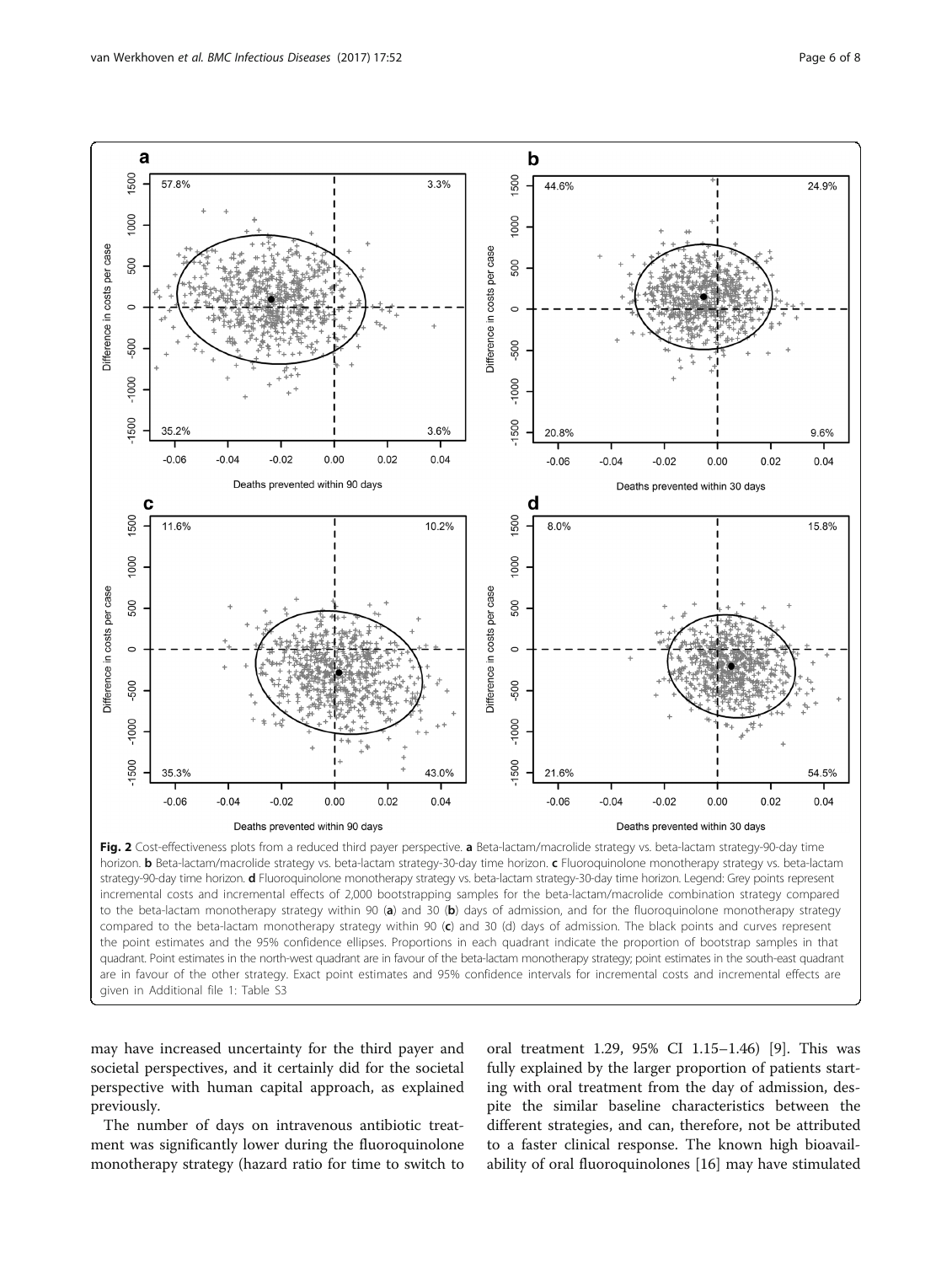<span id="page-6-0"></span>physicians to directly start with oral antibiotics and this may have contributed to the more favourable point estimate of difference in costs seen in the fluoroquinolone monotherapy period. Whether the same proportion of patients could start with oral beta-lactam monotherapy without compromising patient outcome remains to be elucidated.

In an open-label randomized controlled trial from Switzerland, beta-lactam monotherapy was not noninferior to beta-lactam/macrolide combination therapy in establishing clinical stability after seven days of antibiotic treatment [\[17](#page-7-0)]. This study was not designed to determine non-inferiority for day-30 or day-90 mortality, and there were no statistically significant or clinically relevant differences in outcome between both study arms. Time to clinical stability was not determined in our study, however, length of stay was significantly longer for the beta-lactam/macrolide combination strategy, and consequently also the costs per patient were higher, although not statistically significant. This seemingly opposite finding might in part be explained by the maximized adherence to the allocated antibiotic, i.e. the strict criteria for switching antibiotic treatment, which could only have disadvantaged the beta-lactam monotherapy arm in the Swiss study. The current analysis shows that any benefit of beta-lactam/macrolide combination treatment on time to clinical stability, if present, does not lead to cost reduction.

Generalizability of the estimated costs may depend on several factors, the most important of which are the duration of hospitalization, ICU admission, the length of intravenous and oral antibiotics, and post discharge patterns of healthcare use. Although the actual reported costs are obviously specific for the Netherlands, the relative differences in costs for medication are comparable internationally [\[18](#page-7-0), [19\]](#page-7-0). As the generalizability of clinical outcome may depend on the proportion of CAP caused by pathogens not covered by beta-lactam monotherapy, as discussed previously [[9](#page-7-0)], we think that the cost-efficacy will be similar in most regions with comparable etiology.

## **Conclusions**

In conclusion, there is no significant difference in costeffectiveness of a strategy of preferred beta-lactam monotherapy compared to beta-lactam/macrolide combination therapy or fluoroquinolone monotherapy for the empirical antibiotic treatment of CAP in non-ICU wards. Together with the preference of narrow-spectrum antibiotics from an ecological perspective, these data support the use of beta-lactam monotherapy as preferred empirical treatment for patients hospitalized with community-acquired pneumonia.

## Additional file

[Additional file 1: Table S1.](dx.doi.org/10.1186/s12879-016-2179-6) Cost unit prices. Table S2. Resources used. Table S3. Cost and effect estimates and cost-effectiveness ratios. Figure S1. Cost-effectiveness plots-Third payer perspective. Figure S2. Cost-effectiveness plots-Societal perspective, friction approach. Figure S3. Cost-effectiveness plots-Societal perspective, human capital approach (DOCX 1332 kb)

#### Abbreviations

CAP: Community-acquired pneumonia; CAP-START: Community-Acquired Pneumonia Study on the initial Treatment with Antibiotics of Lower Respiratory Tract Infections,<http://clinicaltrials.gov/show/NCT01660204>; CEA: Cost-effectiveness analysis; CER: Cost-effectiveness ratios; CMA: Cost-minimization analysis; DHC: Direct healthcare costs; DNHC: Direct non-healthcare costs; GP: General practitioner; ICU: Intensive Care Unit; INHC: Indirect non-healthcare costs

#### Funding

Supported financially by a grant from the Netherlands Organization for Health Research and Development (171202002).

#### Availability of data and materials

The CAP-START study database is owned and maintained by the Julius Center for Health Sciences and Primary Care, University Medical Center Utrecht. The specific data used in this study is available upon request from the authors.

#### Authors' contributions

CHvW participated in the design and conduct of the CAP-START study, performed the current analysis, and wrote the current manuscript. DFP participated in the design and conduct of the CAP-START study and wrote the current manuscript. MJM participated in the design and conduct of the CAP-START study, and revised the current manuscript. JJO participated in the design and supervision of the CAP-START study, and revised the current manuscript. MJMB participated in the design and conduct of the CAP-START study, and supervised writing of the current manuscript. All authors read and approved the final manuscript.

#### Competing interests

The authors declare that they have no competing interests.

#### Ethics approval and consent to participate

The study protocol was approved by the ethics review board at the University Medical Center Utrecht (reference number 10/148), by the local institutional review boards, and by the antibiotic committee at each participating hospital. Written informed consent obtained within 72 h after admission was required for data collection. Consent for publication was not applicable.

#### Author details

<sup>1</sup> Julius Center for Health Sciences and Primary Care, University Medical Center Utrecht, Utrecht, The Netherlands. <sup>2</sup> Department of Internal Medicine and Infectious Diseases, University Medical Center Utrecht, Heidelberglaan 100, 3584 CX Utrecht, The Netherlands. <sup>3</sup>Department of Internal Medicine, Diakonessenhuis Utrecht, Utrecht, The Netherlands. <sup>4</sup>Department of Medical Microbiology, University Medical Center Utrecht, Utrecht, The Netherlands.

#### Received: 13 May 2016 Accepted: 29 December 2016 Published online: 10 January 2017

#### References

- 1. Welte T, Torres A, Nathwani D. Clinical and economic burden of community-acquired pneumonia among adults in Europe. Thorax. 2012;67: 71–9. Available from:<http://www.ncbi.nlm.nih.gov/pubmed/20729232>.
- 2. Jackson ML, Neuzil KM, Thompson WW, Shay DK, Yu O, Hanson CA, Jackson LA. The burden of community-acquired pneumonia in seniors: results of a population-based study. Clin Infect Dis. 2004;39:1642–50.